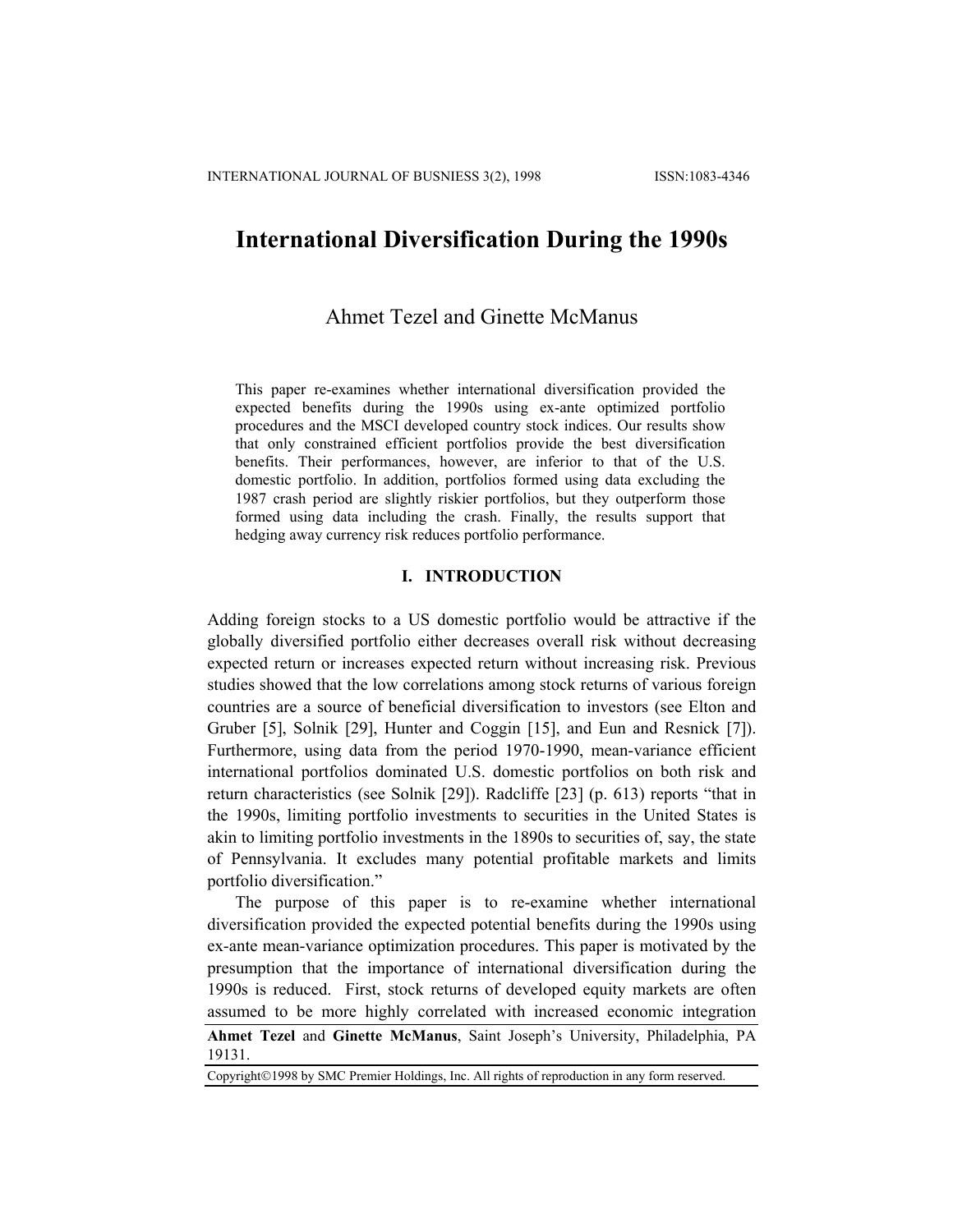during the 1990s (see Shapiro [27] (p. 479) and Elton and Gruber [5] (p. 274)). Second, the empirical evidence for the 1970-1994 period in Sinquefield [28] does not support the claim that international stock portfolios reliably outperform U.S. stock portfolios. Results show that foreign equity portfolios do not materially increase expected returns and that their variances and correlations with the United States are too high to make them risk reducers for U.S. equity portfolios. Third, previous studies based on ex-post return data (Ibbotson, Siegel, and Love [16] and Solnik and Noetzlin [30]) and those more realistically based on ex-ante data (Grauer and Hakansson [11] and Jorion [18]) demonstrate that the advantage of international diversification may overstate the potential gains from international investment. Foreign markets (especially Japan) outperformed the U.S. market during the time of both Grauer and Hackansson [11] and Jorion [18] studies. However, during the 1990s, the U.S. market has outperformed the Japanese and European markets. Fourth, correlations among foreign stock markets appear to increase with increases in market volatility (see Odier and Solnik [22]). Taken together, these changes from the 1980s should diminish the risk-return benefits of international investing during the 1990s.

Our results indicate that ex-ante mean-variance Markowitz optimized international stock portfolios did not provided any diversification benefits during the 1990-1995 period. More specifically, all ex-ante unconstrained international portfolios of stocks traded in 18 developed countries achieved a lower risk-adjusted performance, using Sharpe ratios, than a U.S. domestic stock portfolio. Only ex-ante constrained international equity portfolios are better diversified with risk closer to that of the U.S. domestic portfolio. Their performances, while inferior to that of the of U.S. domestic stock portfolio, provide the best diversification benefits during the 1990-1995 period. Results also indicate that international portfolios formed with data excluding the 1987 crash period generally outperform those formed with data including the crash period. Furthermore, unhedged international portfolios outperform hedged portfolios during the 1990-1995 period.

The rest of the paper is organized as follows: Section II provides the data source and summary statistics. Section III describes the methodologies that investors might use to construct ex-ante mean-variance portfolios. Section IV reports the results for both unconstrained and constrained portfolios, and Section V concludes.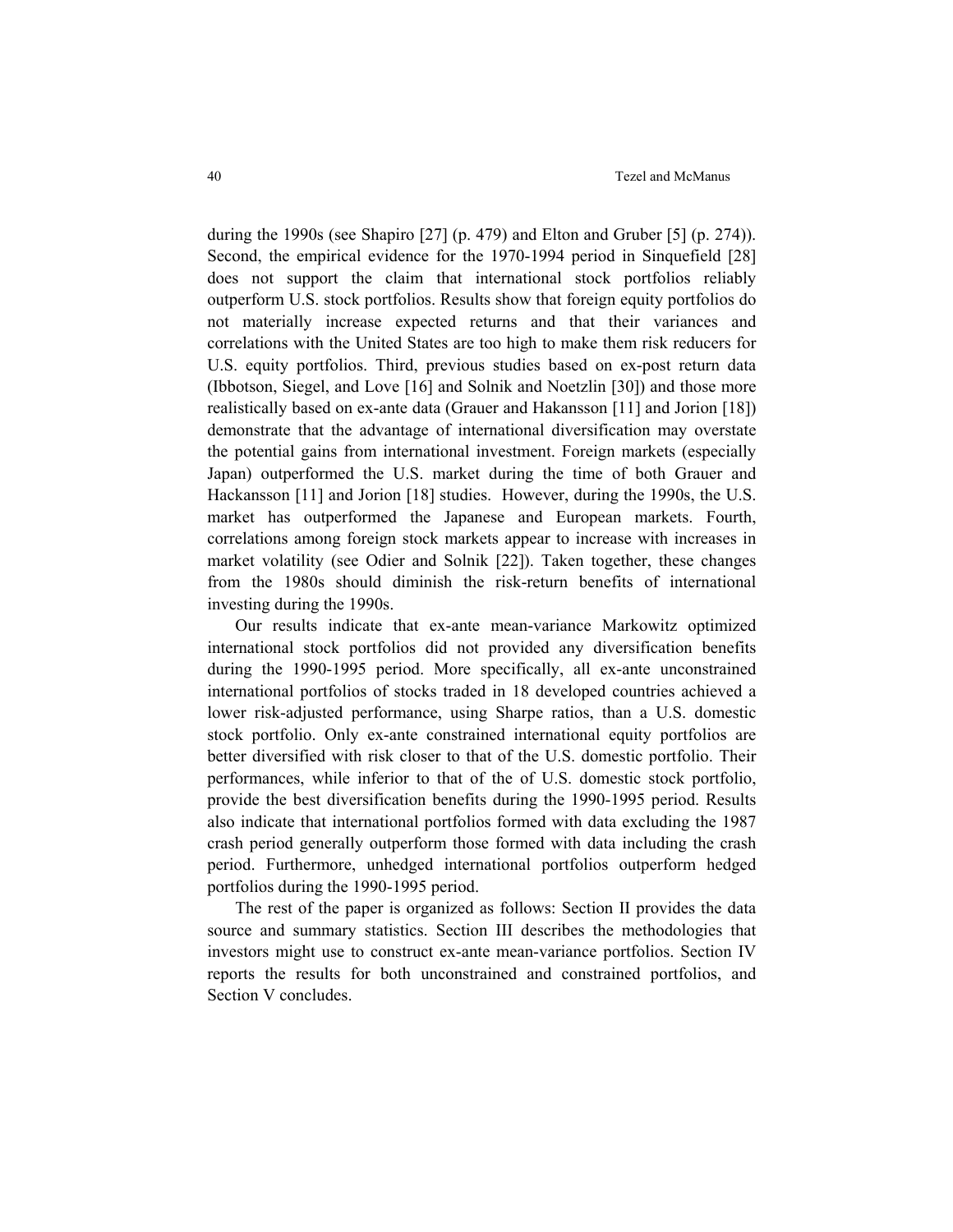#### **II. DATA AND SUMMARY STATISTICS**

The obvious strategy for investors deciding to diversify internationally is to hold an international index fund. Therefore, the data in this study are drawn from the 22 developed country stock indices produced by Morgan Stanley Capital International (MSCI) Perspective. Each MSCI index is calculated using monthly data (with dividends reinvested) and is value-weighted. Nearly all the stocks included in the MSCI indices for equity markets can be purchased by foreign investors. $<sup>1</sup>$ </sup>

Average monthly returns, standard deviations, and correlation coefficients are calculated for each of the 18 country stock indices for which data are available during the  $1985-1990$  and  $1990-1995$  periods.<sup>2</sup> These investment parameters for unhedged currency positions are converted to U.S. dollars at prevailing exchange rates and are shown in Tables 1 and 2, respectively. Table 3 presents average monthly returns, standard deviations, and correlation coefficients among country stock indices for hedged currency positions over the 1985-1990 and 1990-1995 periods. In addition, average values of these parameters excluding the 1987 crash period are presented in Tables 1 and 3.

Table 1 reports that, over the 1985-1990 period, average monthly returns ranged from as low as 0.90 percent for Canada to as high as 4.0 percent for Austria. Standard deviations ranged from 5.1 percent for the United States to 8.8 percent for Hong Kong. Austria has the highest average monthly return and almost the highest volatility (8.7 percent) while the United States has one of the lowest average monthly returns (1.1 percent) and the lowest volatility. Correlation coefficients vary somewhat across countries but are overall surprisingly low. The average monthly correlation coefficient of all 18 countries is less than 50 percent.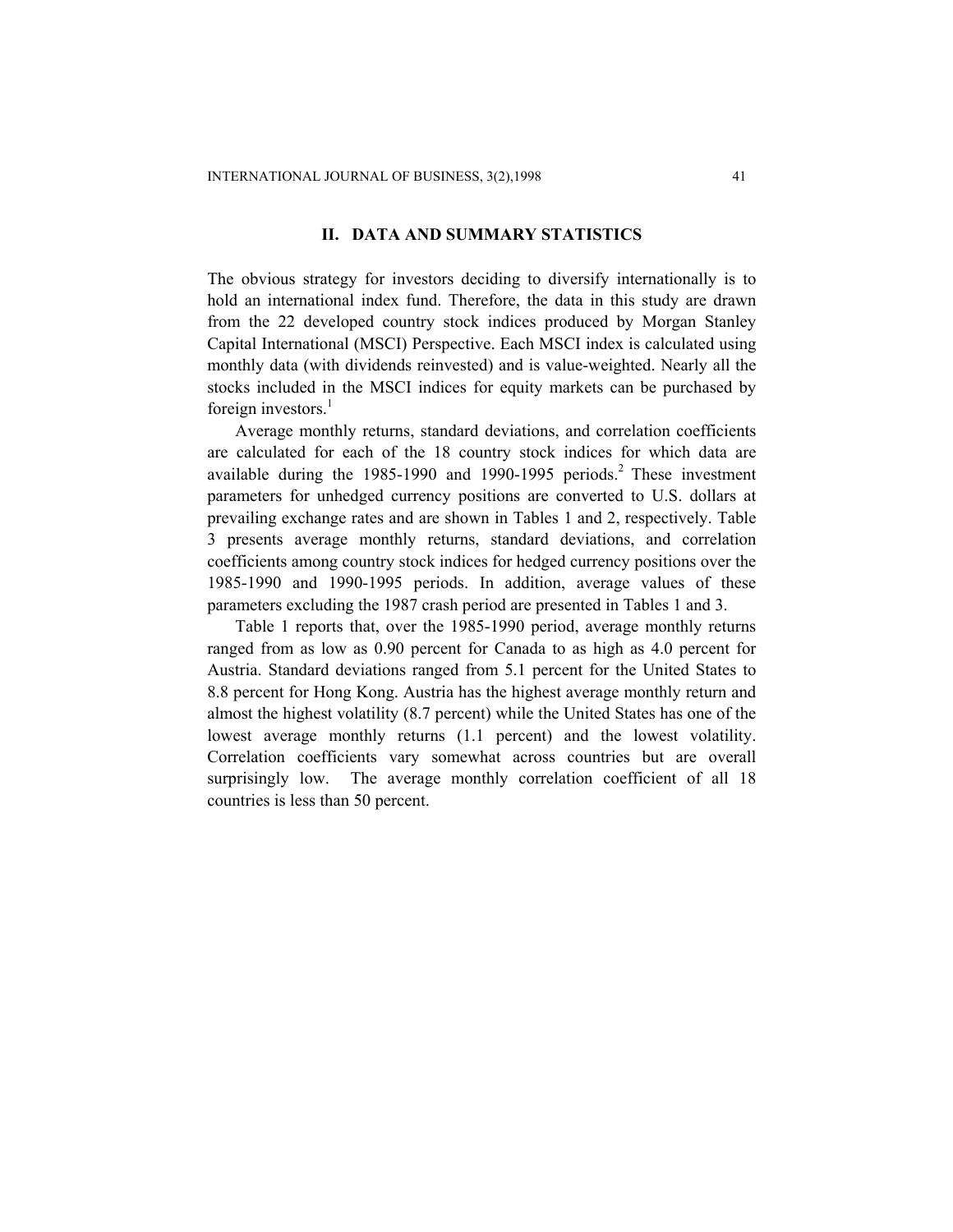42 Tezel and McManus

 $\blacktriangleright$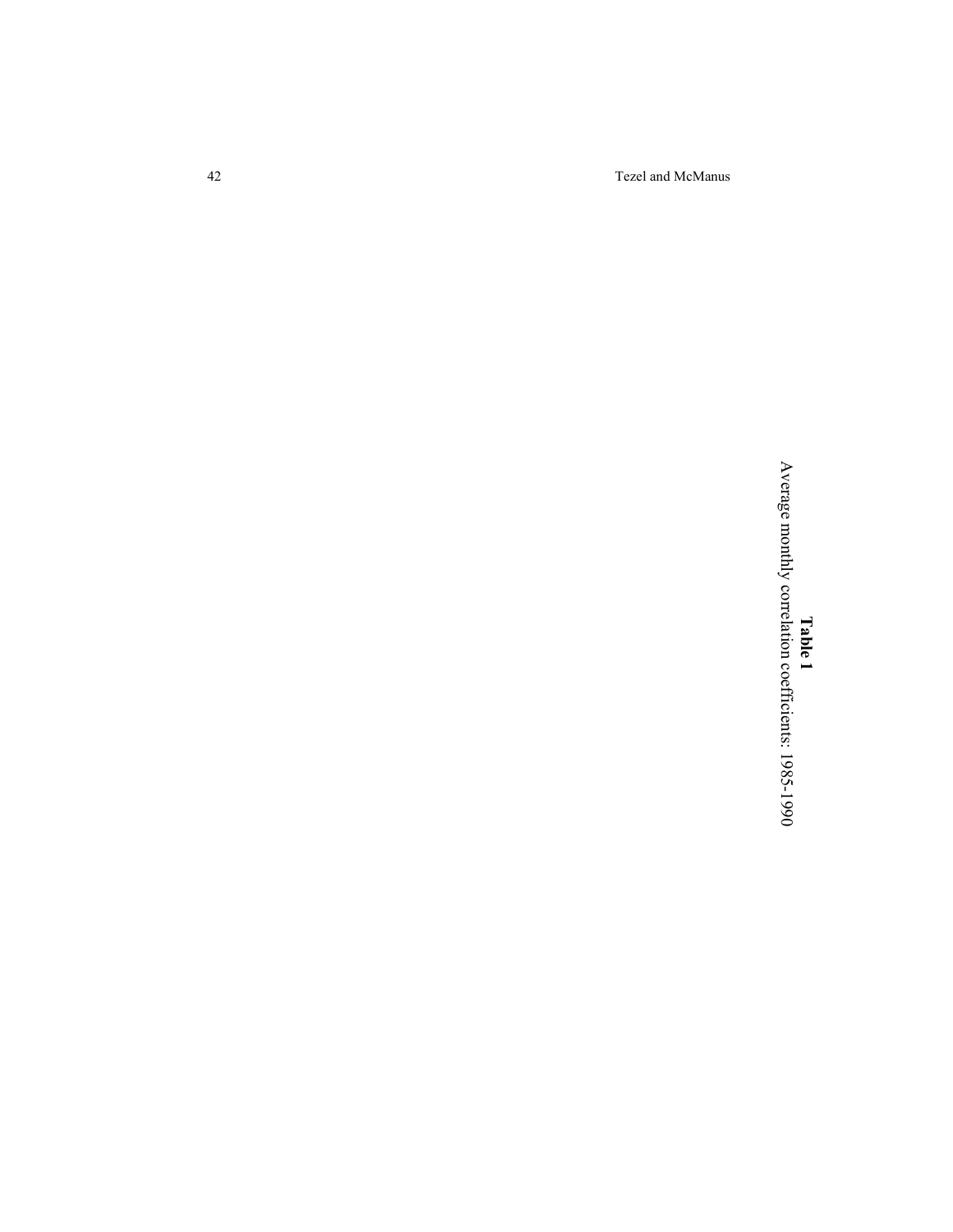INTERNATIONAL JOURNAL OF BUSINESS, 3(2),1998 43

**T a ble 2** verage monthly correlatio  $\overline{\phantom{0}}$ coefficients: 19 9 0-19 95

 $\blacktriangleright$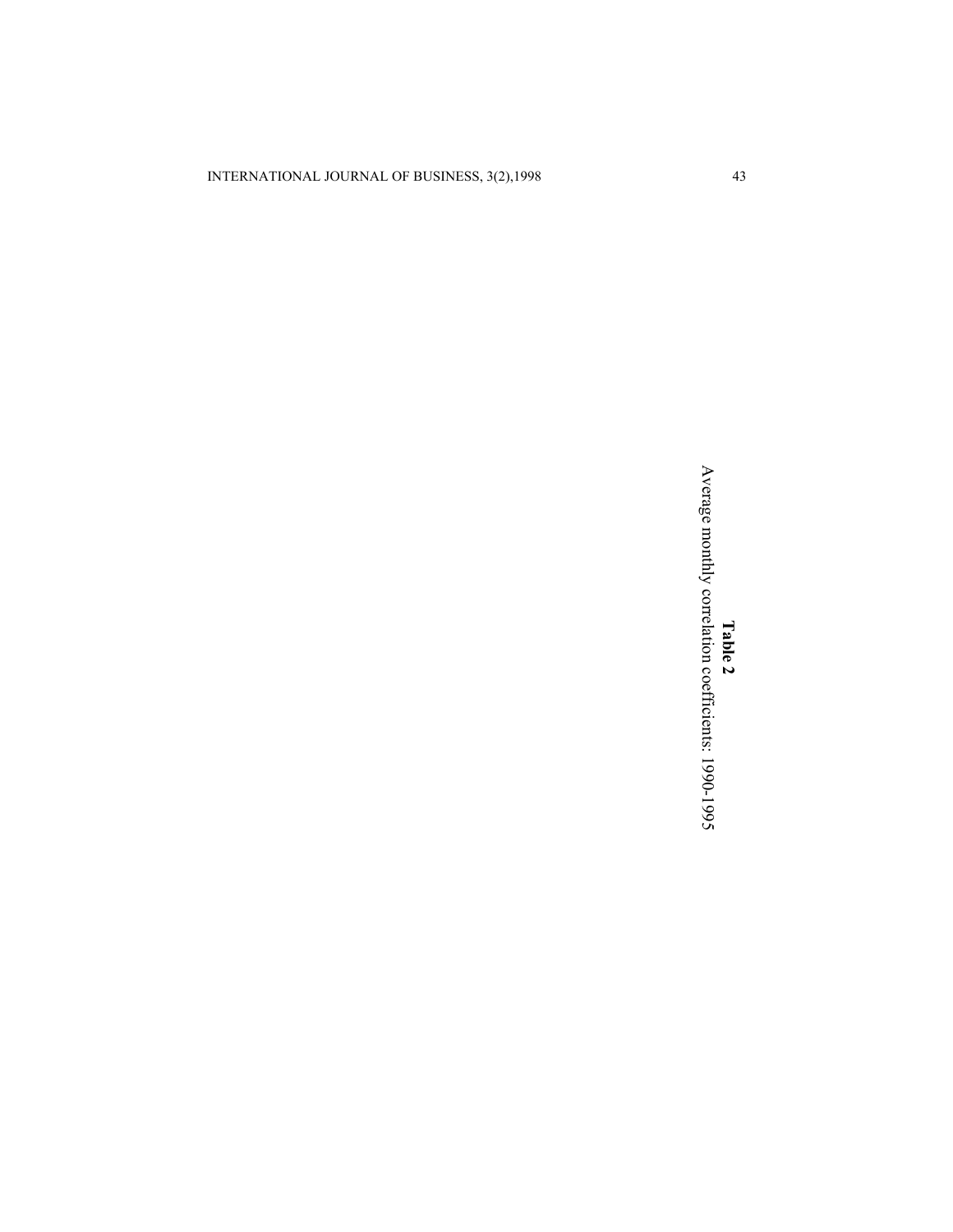For the 1990-1995 period, Table 2 shows that all countries (with the exception of Hong Kong, Japan, and Sweden) experienced lower average monthly returns and standard deviations than for the 1985-1990 period. Hong Kong's returns are identical (1.8 percent) in both time periods while Japan and Sweden have higher risks. Average monthly correlations among all 18 countries were 47.7 percent and 45.3 percent over the 1985-1990 and 1990- 1995 periods, respectively.

| Table 3                                                   |  |
|-----------------------------------------------------------|--|
| Average monthly parameters among stock indices: 1985-1995 |  |

|                                                   | Crash | Including Excluding Including Excluding<br>Crash | Crash | Crash |
|---------------------------------------------------|-------|--------------------------------------------------|-------|-------|
| Average Monthly Return                            | .023  | .028                                             | .016  | .022  |
| <b>Average Monthly Standard Deviation</b>         | .073  | .062                                             | .068  | .055  |
| <b>Average Monthly Correlation</b><br>Coefficient | 477   | .281                                             | 415   | .195  |

B. Average monthly parameters among stock indices: 1990 - 1995

A. Average monthly parameters among stock indices: 1985-1990

|                                           | Unhedged <sup>*</sup> | Hedged |
|-------------------------------------------|-----------------------|--------|
| <b>Average Monthly Return</b>             | -004                  | 004    |
| <b>Average Monthly Standard Deviation</b> | 057                   | .056   |
| <b>Average Monthly Correlation</b>        | 453                   | .440   |
| Coefficient                               |                       |        |

\*Unhedged: Currency risk is fully borne.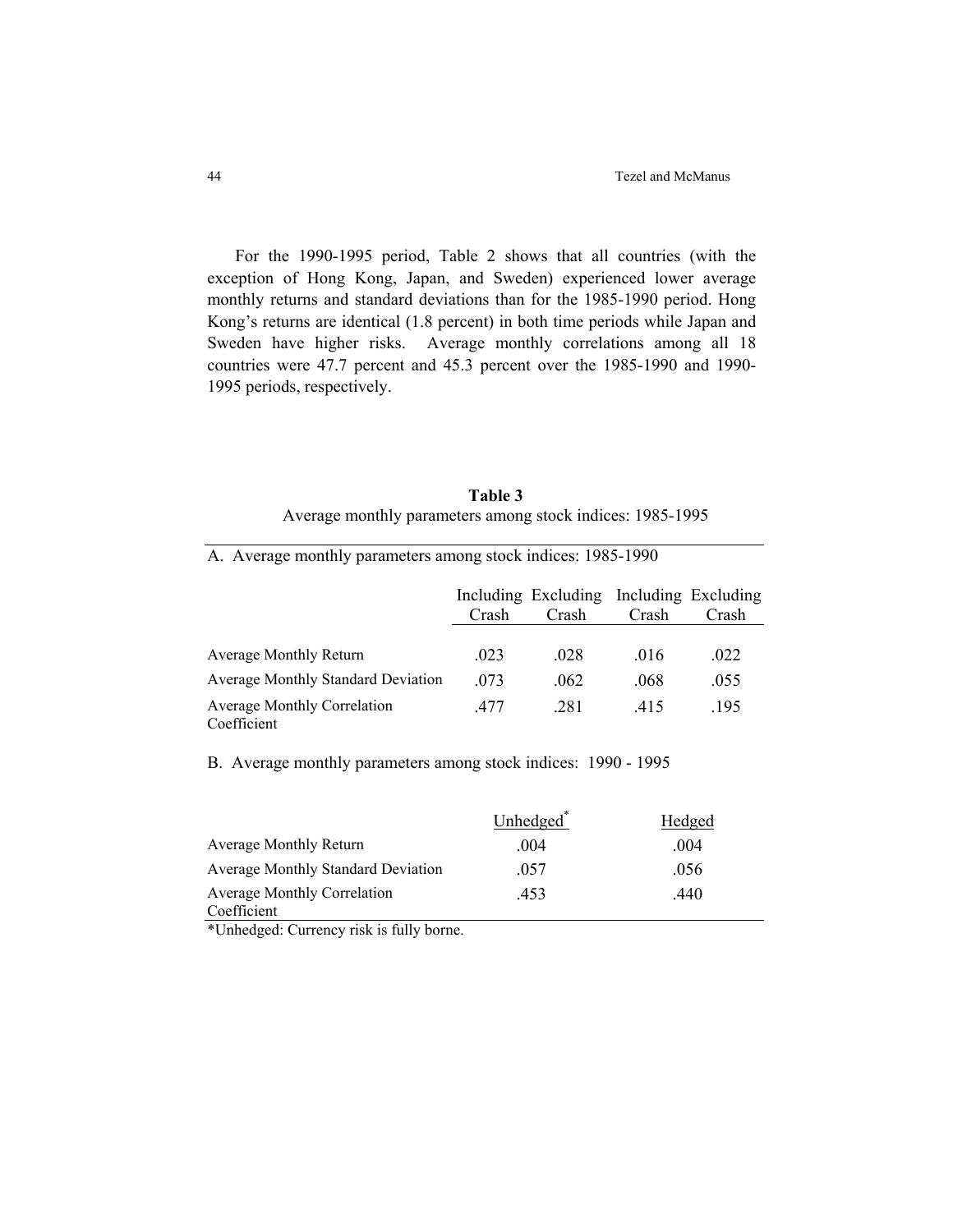Unhedged international portfolios include not only domestic returns and risks but also currency returns and risks. Results in Table 3 support the theory that international portfolios may have lower risks if currency risk is hedged away (see Elton and Gruber [5] p. 276). For the 1985-1990 period, the average standard deviation is 6.8 percent when currency risk is hedged away for the 18 countries shown in Table 1. This contrasts with 7.3 percent when currency risk is fully borne. Similarly, an average correlation coefficient is found to be 41.5 percent when currency risk is fully hedged and 47.7 percent when the effect of exchange risk is included. Risk differentials between hedged and unhedged international portfolios are much smaller for the 1990-1995 period.

Some studies on domestic stock markets include the 1987 crash period in evaluating different investment strategies (see Fama and French [8]). However, the crash of October 1987 produced excessive volatilities in foreign stock markets for several months and the effect of the crash differed significantly among countries, (see Lau and McInish [19] and Roll [24]). Therefore, results in this study both include and exclude the 1987 crash period, defined as October, November, and December 1987. Results in Tables 1 and 3 indicate that correlations for both hedged and unhedged international portfolios are significantly lower when the 1987 crash period is excluded. The average correlation coefficient for hedged (unhedged) international portfolios is 41.5 (47.7) percent when data including the 1987 crash period are considered. When the 1987 crash period is excluded, hedged and unhedged international portfolios have an average correlation coefficient of 19.5 and 28.1 percent, respectively. Our results support the finding that correlations increase when stock markets become more volatile (see Odier and Solnik [22]). The stock market crash of 1987 appears to have led to a permanent increase in correlations of both hedged and unhedged international portfolios. As mentioned previously, increased correlations during the 1990s reduce the benefits of international diversification for U.S. investors.

#### **III. METHODOLOGY**

Using the mean-variance optimization model of Markowitz, efficient portfolios are formed every quarter over the 1990-1995 period and their performances are examined in the subsequent quarter. Thus, investors' holding period spans 20 quarters, beginning at the end of January 1990 and ending at the end of January 1995. Portfolios formed at the end of, say, January 1990 are based on 60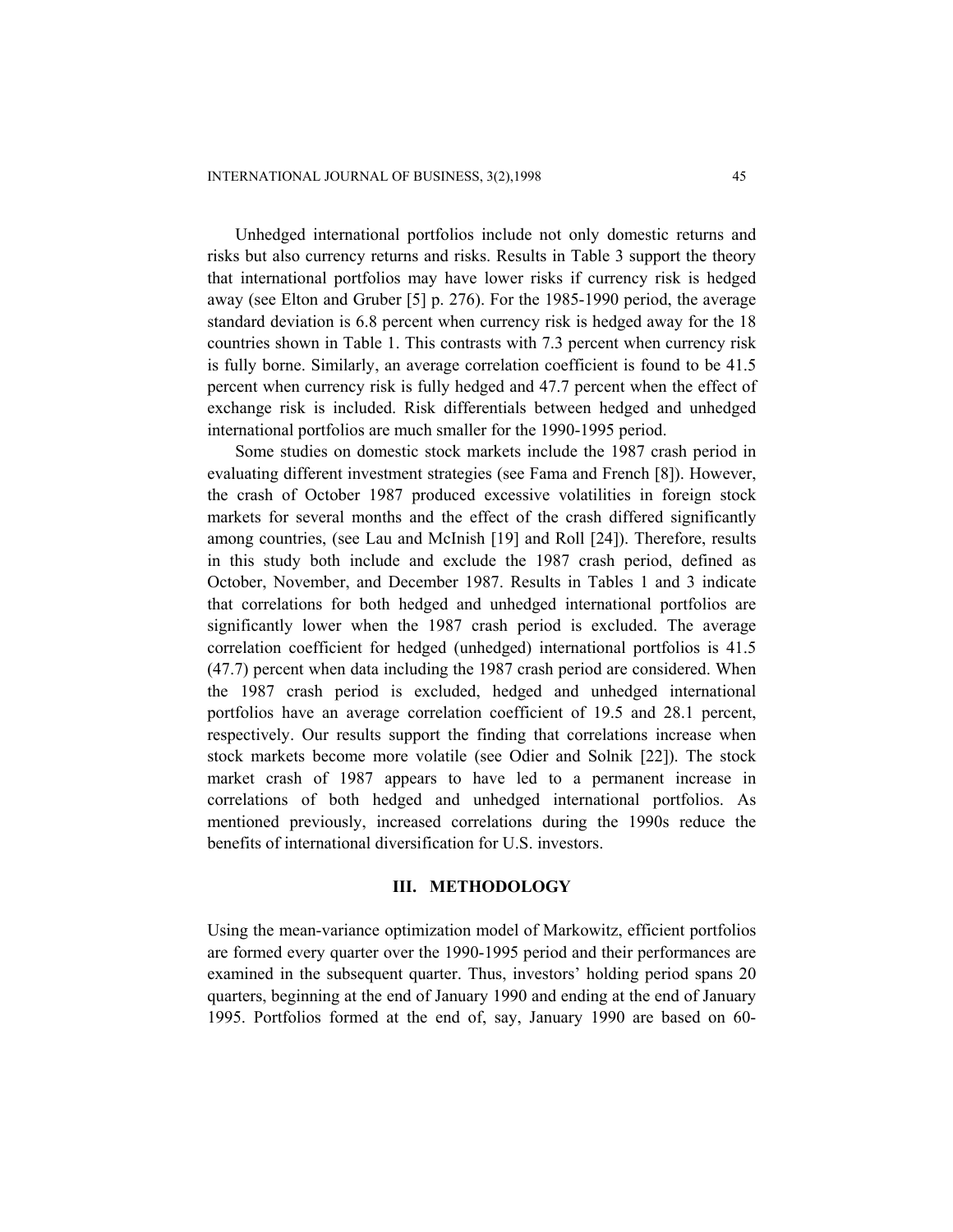months' trailing return data, from the beginning of January 1985 to the beginning of January 1990. These portfolios are held until the following quarter (end of April 1990) when new mean-variance efficient portfolios are formed again based on the previous 60-months' trailing return data (from the beginning of April 1985 to the beginning of April 1990). No short sales are allowed.

Markowitz's mean-variance approach assumes that investors aim to maximize expected return for a given level of risk (subject, in most cases, to a number of constraints). The potential reduction in risk from international diversification is due to lower correlations among stock prices of many foreign countries than correlations among U.S. stock prices. Like in studies by Grauer and Hakansson [11] and Jorion [18], ex-ante return data are utilized in this study to implement modern portfolio theory. More specifically, stock data from the 1985-1990 period are used to form expectations about mean returns, variances, and covariances for foreign markets. Optimal portfolios are then formed and their performances during the 1990-1995 period are examined.

Two portfolio selection models or approaches that investors might use to construct ex-ante optimal mean-variance portfolios are employed. The two approaches are: (1) Historical portfolio, and (2) Minimum risk portfolio.

The historical portfolio approach assumes that a country's expected returns are equal to the average of its historical returns. Under this method, portfolios are formed over the 1990-1995 period by using as investment inputs each country's mean returns, standard deviations, and correlation coefficients calculated from the 1985-1990 estimation period (as explained above). The compositions of ex-ante tangency portfolios associated with the risk-free rate are found and their ex-post performances are measured (on a quarterly basis).<sup>3</sup>

Previous studies report that historical portfolios exhibit the worst ex-post performance and are generally poorly diversified (see Green and Hollifield [12] and Best and Grauer [1]). To cope with estimation risk or measurement error in expected returns, the minimum risk portfolio approach assumes that a country's expected returns are equal to the average (grand mean) of historical mean returns across countries. Therefore, minimum risk portfolios in this study are equivalent to those of Jobson and Korkie [17], which use a James-Stein estimator. Under the minimum risk portfolio method, portfolios are formed over the 1990-1995 period by using as investment inputs the grand means of all countries' mean returns as each country's mean returns, each country's standard deviations and correlation coefficients calculated from the 1985-1990 estimation period. The compositions of portfolios having the minimum risk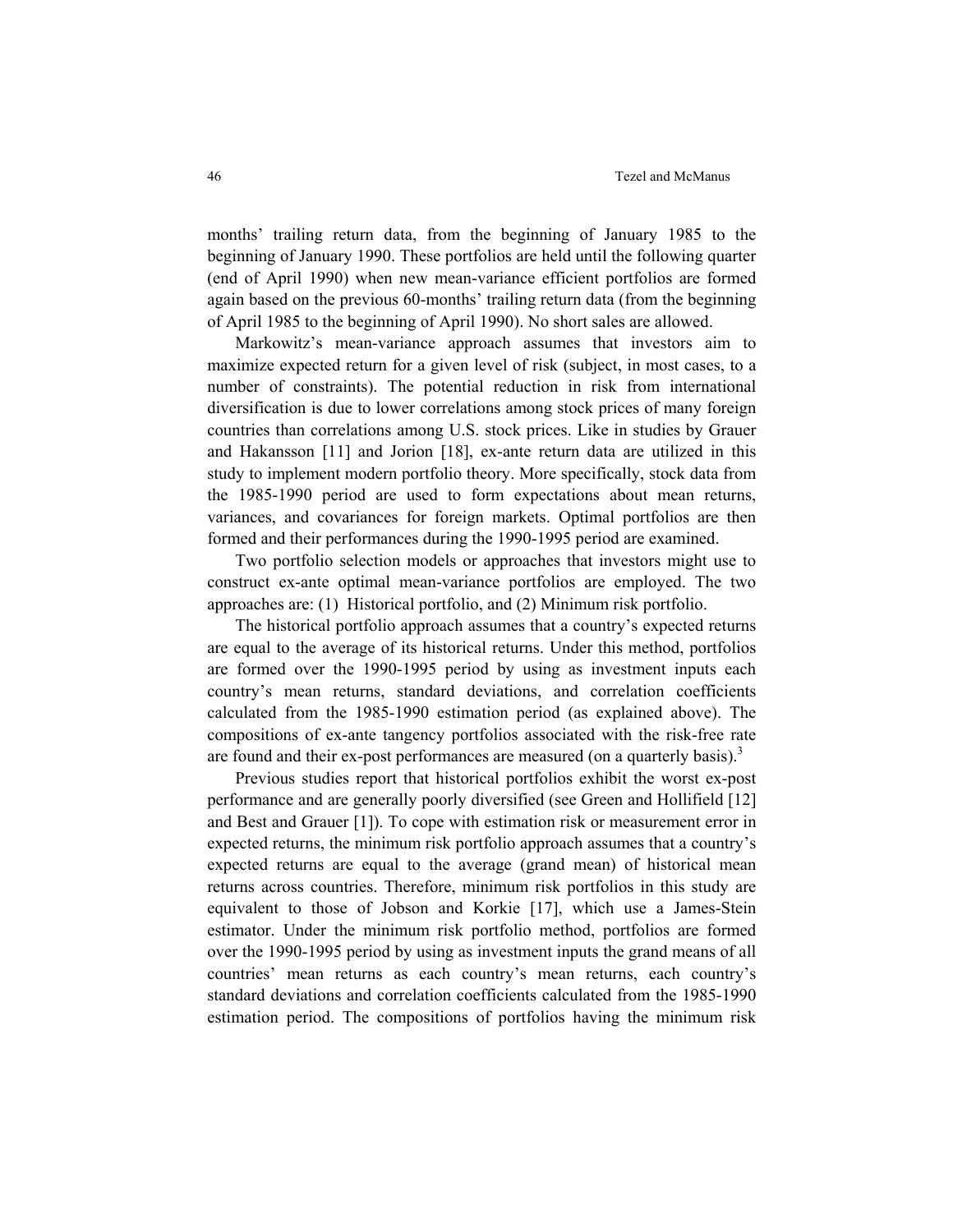(bullet portfolios) are then found and their ex-post performances are measured on a quarterly basis. Minimum risk portfolios should provide superior ex-post performances and be better diversified than historical portfolios. In addition to historical and minimum risk portfolio approaches, a naive strategy of investing equally in each of the 18 developed countries is also considered in this study. Equally-weighted portfolios are formed and their ex-post performances are measured on a quarterly basis.

A potentially interesting method to cope with estimation risk is to employ shrinkage estimators procedures to estimate sample parameters. Therefore, portfolios under both the historical and the minimum risk approaches are also formed using shrinkage estimates. To implement this adjustment strategy, the distribution of means is shrunk by truncating the standardized values of inputs. Specifically, if a country's mean return is, say, 1.7 standard deviation above the grand mean of all 18 countries' mean returns in one quarter, its mean return in the next quarter is estimated to be 1.0 standard deviation above the grand mean. Similarly, if a country's mean return is, say, 0.6 standard deviation below the grand mean in one quarter, the next quarter's mean is set equal to the grand mean. In short, five values are estimated (grand mean and four others with plus and minus 1.0 and 2.0 standard deviations around the mean). Similar quarterly adjustments are made to both standard deviations and correlation coefficients. This adjustment strategy is based on the assumption that when returns, standard deviations, and correlation coefficients move away from their long-term mean values, equilibrating forces in markets will tend to push them back.

In an effort to avoid tilting international portfolios toward foreign countries, portfolios under both the historical and the minimum risk models (with and without using shrinkage estimators) are constrained by imposing the strategic target of investing no less than 10 percent but no more than 30 percent in foreign stocks as well as some additional specific requirements.<sup>4</sup> Given the large size of the Japanese market, portfolios may contain up to a 20 percent investment in Japan.<sup>5</sup> Total investments in two risky Asian countries (Hong Kong and Singapore) is limited to 10 percent or less of the portfolio.<sup>6</sup> On the other hand, investments in three major European countries (France, Germany, and United Kingdom) must be at least 10 percent of the portfolio.<sup>7</sup> Finally, it is required that, with the exception of Japan and the United States, no single country constitutes more than 10 percent of the portfolio. Constrained equallyweighted portfolios consist of 70 percent invested in the United States and 30 percent invested equally in the remaining 17 countries.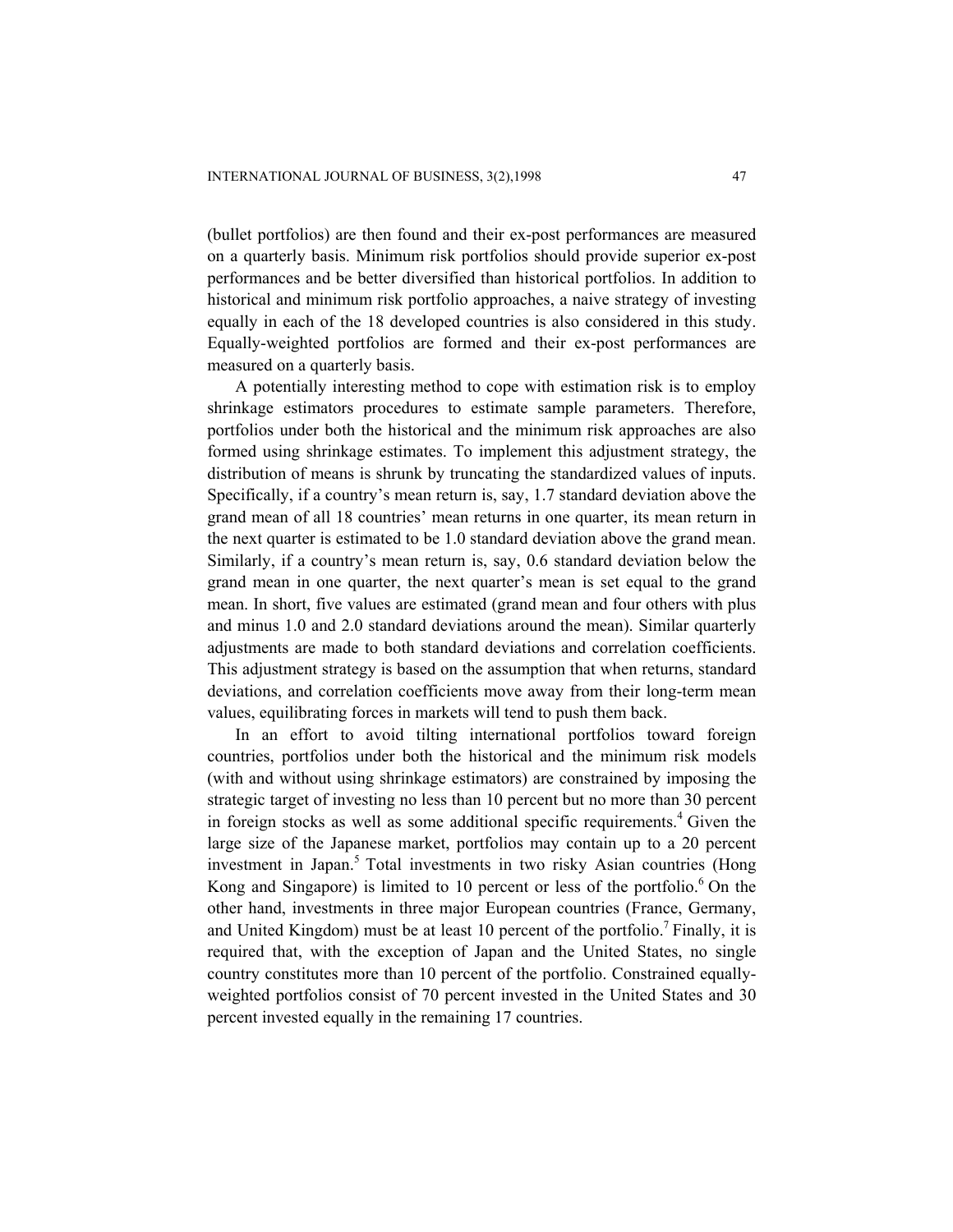## **IV. RESULTS**

Means, standard deviations, and Sharpe ratios of both unconstrained and constrained efficient portfolios obtained under each portfolio selection model including and excluding the 1987 crash period are reported in Table 4. Tables 5 and 6 present the compositions of some of these efficient portfolios for each of the 18 countries.

#### **Unconstrained Mean-Variance Approach to International Diversification**

As found in previous studies, historical or past information provides a poor guide to future performance. Among the nine stock portfolios reported in Table 4, the unhedged, unadjusted, and unconstrained historical portfolio, P0, has the worst ex-post performance, in terms of Sharpe ratio of -20.0 percent, during the 1990-1995 period. This portfolio never invests in the United States and invests unreasonably large amounts in markets with high mean returns such as Hong Kong. More than 95 percent of portfolio P0 is invested in three countries (Austria, Denmark, and Japan) on January 1990 while only two countries (Hong Kong and Switzerland) constitute mostly the portfolio on October 1994. These results support Jorion [18] who reported "that whether imprecision in measuring averages or time-varying expected returns, changing differential returns lead to a significant shift in portfolio weights and assign the large percentage to foreign stocks."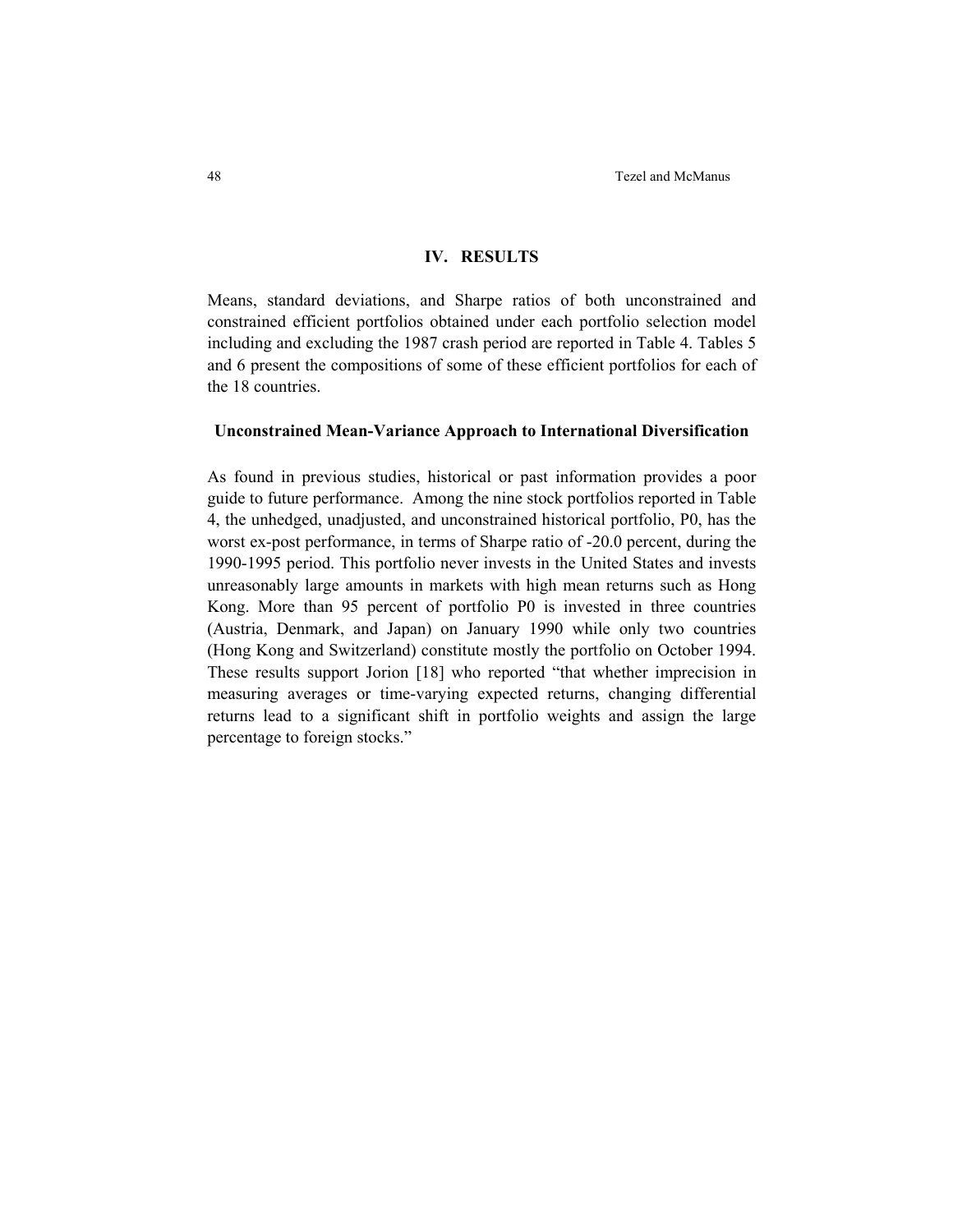| Table 4                                                           |  |
|-------------------------------------------------------------------|--|
| Portfolios performances based upon quarterly results: 1990 - 1995 |  |

| A. Unconstrained Portfolios      |         |                 |               |  |
|----------------------------------|---------|-----------------|---------------|--|
|                                  |         | <b>Standard</b> | <b>Sharpe</b> |  |
|                                  | Mean %  | Deviation %     | Ratio %       |  |
| 1. Unhedged Portfolios           |         |                 |               |  |
| Historical (P0)                  | $-0.77$ | 10.10           | $-20.00$      |  |
| Minimum Risk (P1)                | 0.62    | 6.18            | $-10.11$      |  |
| Minimum Risk, excl. crash (P1)   | 0.98    | 6.50            | $-4.16$       |  |
| Equal - Weighted (P5)            | 1.26    | 6.40            | 0.17          |  |
| U.S.A. (P9)                      | 2.13    | 5.60            | 15.77         |  |
| 2. Hedged Portfolios             |         |                 |               |  |
| Minimum Risk (P2)                | $-0.10$ | 7.21            | $-18.69$      |  |
| Minimum Risk, excl. crash (P2)   | 0.53    | 7.39            | $-9.69$       |  |
| Equal - Weighted (P6)            | 1.20    | 7.82            | $-0.61$       |  |
| <b>B. Constrained Portfolios</b> |         |                 |               |  |
| 1. Unhedged Portfolios           |         |                 |               |  |
| Historical (P0)                  | 1.62    | 5.81            | 6.38          |  |
| Minimum Risk (P3)                | 1.87    | 5.58            | 11.17         |  |
| Minimum Risk, excl. crash (P3)   | 1.62    | 5.73            | 6.54          |  |
| Equal - Weighted (P7)            | 1.85    | 5.27            | 11.49         |  |
| 2. Hedged Portfolios             |         |                 |               |  |
| Minimum Risk (P4)                | 1.44    | 5.80            | 3.28          |  |
| Minimum Risk, excl. crash (P4)   | 1.55    | 5.94            | 5.16          |  |
| Equal - Weighted (P8)            | 1.83    | 5.73            | 10.26         |  |

P0: Unhedged (currency risk is fully borne) historical portfolio; P1 (P2): Unconstrained and unhedged (hedged) minimum risk portfolio; P3 (P4): Constrained and unhedged (hedged) minimum risk portfolio; P5 (P6): Unconstrained and unhedged (hedged) equally-weighted portfolio; P7 (P8): Constrained and unhedged (hedged) equally-weighted portfoliol; P9: Unconstrained and unhedged U.S. domestic portfolio.

Historical portfolio: Tangency portfolio using Treasury Bill rate

Minimum risk portfolio: Country return = grand mean of all countries' mean returns

Excl. crash: Excluding the 1987 crash period (October, November, and December of 1987)

Constraints:  $0.9 \ge U.S. \ge 0.7$ ; France + Germany + United Kingdom  $\ge 0.1$ ; Japan  $\le 0.2$ ; Hong Kong + Singapore  $\le$  = 0.1; Each country (except Japan and U.S.)  $\le$  = 0.1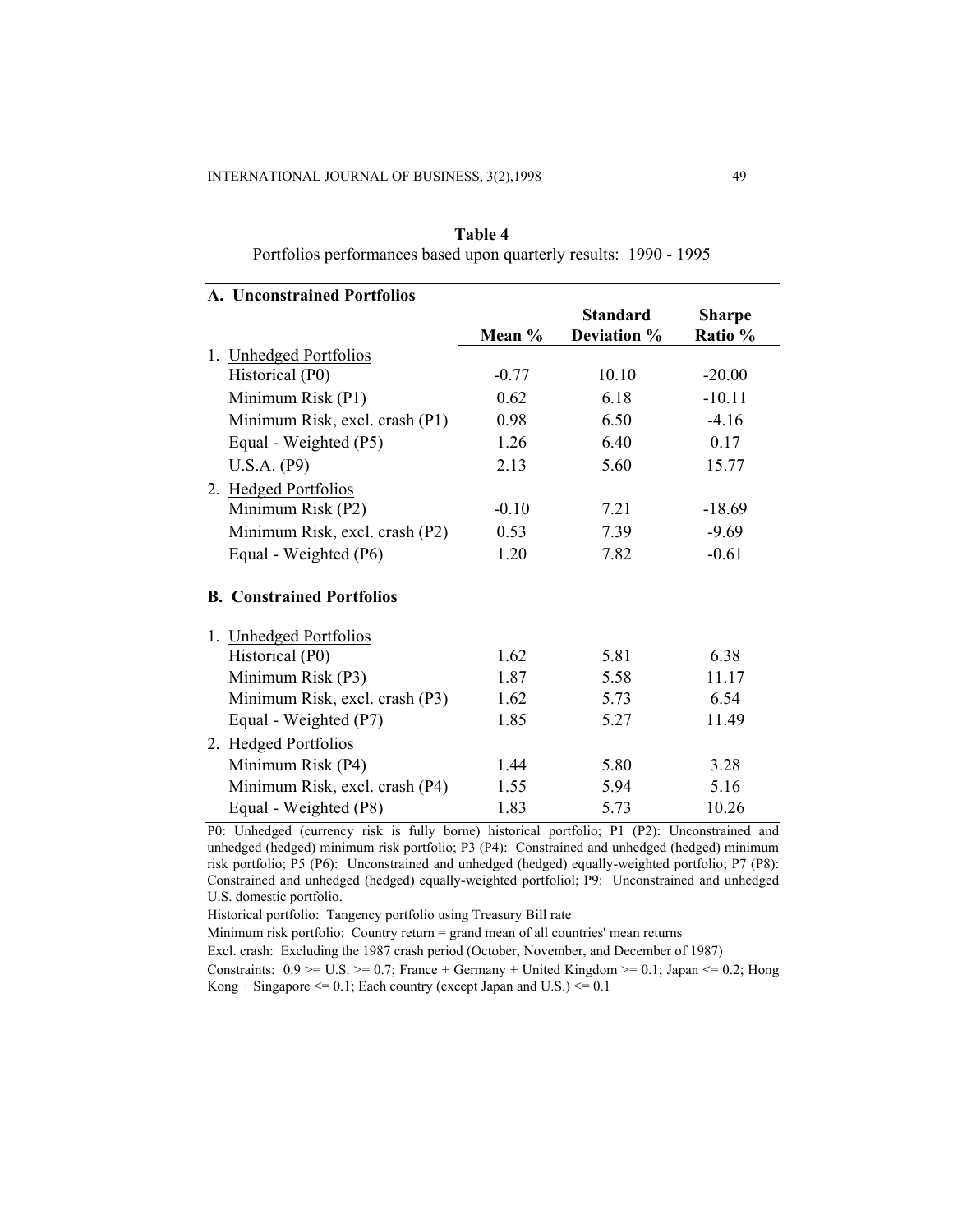|                    | Unhedged       |           |                | <b>Hedged</b>  |           |                |
|--------------------|----------------|-----------|----------------|----------------|-----------|----------------|
|                    | P <sub>1</sub> | $P1$ (ex) | P <sub>1</sub> | P <sub>2</sub> | $P2$ (ex) | P <sub>2</sub> |
|                    | $Jan-90$       | Jan-90    | $Oct-94$       | $Jan-90$       | $Jan-90$  | $Oct-94$       |
| Australia          | $0.00\%$       | 13.26%    | 13.76%         | $0.00\%$       | 10.82%    | 17.51%         |
| Austria            | 17.28%         | 13.75%    | 0.35%          | 18.27%         | 11.70%    | 1.43%          |
| Belgium            | $0.00\%$       | $0.00\%$  | $0.00\%$       | $0.00\%$       | $0.00\%$  | 0.80%          |
| Canada             | 2.39%          | $0.00\%$  | 26.44%         | $0.00\%$       | $0.00\%$  | 38.73%         |
| Denmark            | 24.99%         | 13.51%    | 10.94%         | 34.84%         | 21.09%    | 9.57%          |
| France             | $0.00\%$       | $0.00\%$  | $0.00\%$       | $0.00\%$       | $0.00\%$  | $0.00\%$       |
| Germany            | $0.00\%$       | 1.05%     | $0.00\%$       | $0.00\%$       | $0.00\%$  | $0.00\%$       |
| Hong Kong          | $0.00\%$       | 0.50%     | $0.00\%$       | $0.00\%$       | 3.33%     | $0.00\%$       |
| Italy              | $0.00\%$       | $0.00\%$  | 1.68%          | $0.00\%$       | $0.00\%$  | 0.12%          |
| Japan              | 20.56%         | 17.64%    | $0.00\%$       | 33.72%         | 28.04%    | 1.25%          |
| <b>Netherlands</b> | $0.00\%$       | $0.00\%$  | 10.05%         | $0.00\%$       | $0.00\%$  | $0.00\%$       |
| Norway             | $0.00\%$       | $0.00\%$  | $0.00\%$       | $0.00\%$       | $0.00\%$  | $0.00\%$       |
| Singapore          | $0.00\%$       | 14.63%    | $0.00\%$       | $0.00\%$       | 9.66%     | $0.00\%$       |
| Spain              | $0.00\%$       | $0.00\%$  | $0.00\%$       | $0.00\%$       | $0.00\%$  | $0.00\%$       |
| Sweden             | 5.01%          | 3.17%     | $0.00\%$       | 7.77%          | 7.17%     | $0.00\%$       |
| Switzerland        | $0.00\%$       | $0.00\%$  | $0.00\%$       | $0.00\%$       | 7.07%     | $0.00\%$       |
| United<br>Kingdom  | $0.00\%$       | $0.00\%$  | $0.00\%$       | $0.00\%$       | $0.00\%$  | $0.00\%$       |
| United<br>States   | 29.78%         | 22.49%    | 36.78%         | 5.39%          | 1.12%     | 30.60%         |

**Table 5**  Unconstrained Minimum Risk Portfolio Compositions by Country

P1: Unconstrained and unhedged (currency risk is fully borne) minimum risk portfolio.

P1 (ex): Unconstrained and unhedged minimum risk portfolio, excluding the 1987 crash period. P2: Unconstrained and hedged minimum risk portfolio.

P2 (ex): Unconstrained and hedged minimum risk portfolio, excluding the 1987 crash period. Minimum risk portfolio: Country return = grand mean of all countries' mean returns. 1987 crash period: October, November, and December 1987.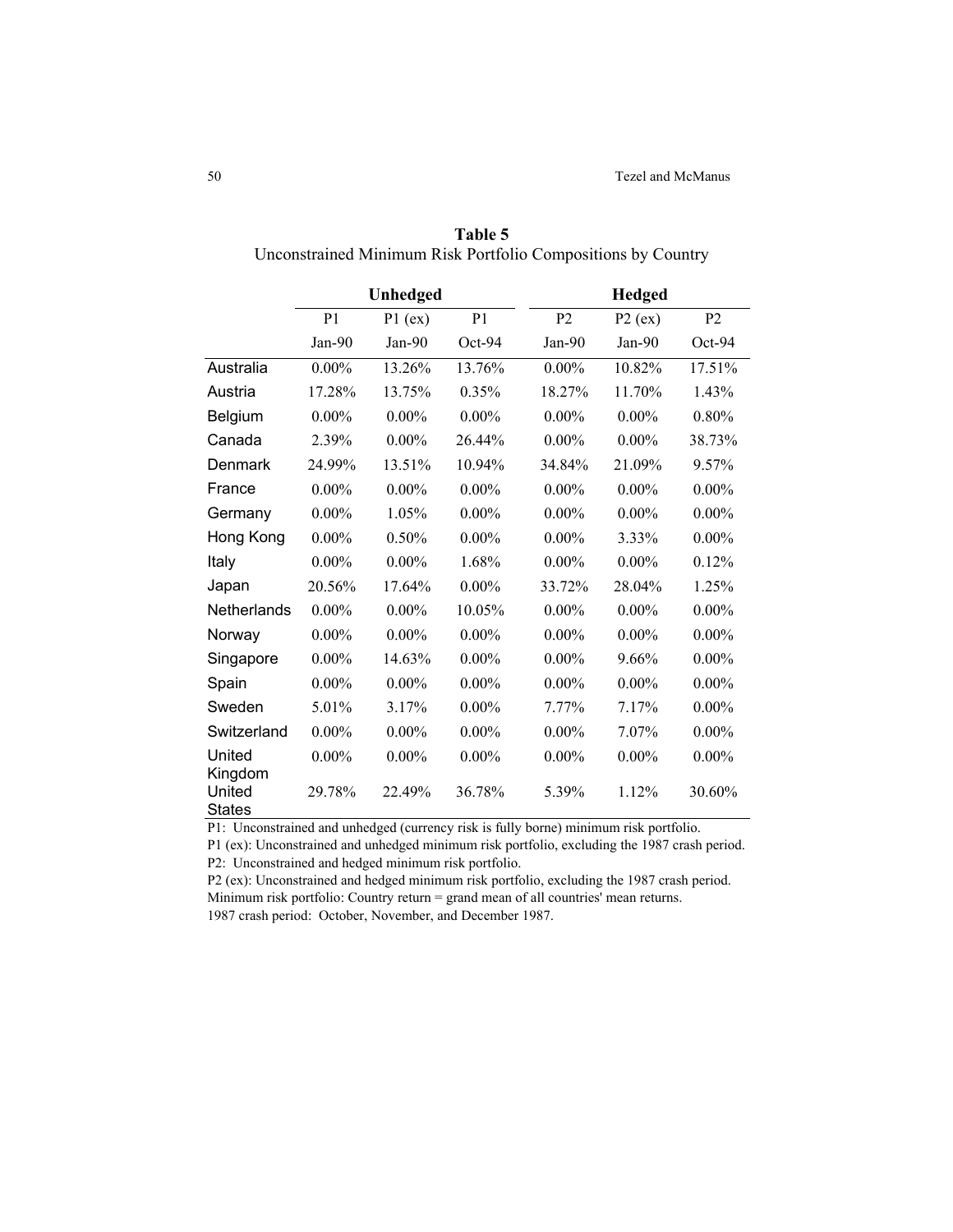The performance of the unhedged, unadjusted, and unconstrained minimum risk portfolio, P1, is also much worse than the performance of the equivalent U.S. domestic portfolio, P9. In Table 4, portfolio P1 has a Sharpe ratio of -10.1 percent. In addition, its standard deviation of 6.2 percent is slightly higher than the standard deviation of 5.6 percent for the U.S. domestic portfolio. In Table 5, portfolio P1 invests 20.6 percent in Japan on January 1990 but 0 percent on October 1994. Similarly, 0 percent is invested in Australia on January 1990 while 14.0 percent is invested in this country later. About one-third of portfolio P1 is invested in the United States in almost every quarter. The performances of both the unhedged and unconstrained historical portfolio and minimum risk portfolio with shrinkage estimators are inferior to the performances of portfolios P0 and P1 and are not reported.<sup>8</sup>

Unconstrained minimum risk portfolios excluding the 1987 crash period have higher returns and slightly higher risks than those including the crash period. Mean returns are 0.98 percent versus 0.62 percent and 0.53 percent versus -0.10 percent for unhedged and hedged positions, respectively. Similarly, standard deviations are 6.50 percent versus 6.18 percent for unhedged minimum risk portfolios and 7.39 percent versus 7.21 percent for hedged ones. As a result, unconstrained minimum risk portfolios using data that exclude the 1987 crash period have less risk per unit of return and superior expost performances during the 1990-1995 period.

Unhedged portfolios excluding the 1987 crash period outperform similar hedged portfolios. This result holds for minimum risk portfolios and equallyweighted portfolios, irrespective of whether they are constrained or not. In general, the compositions of unhedged and hedged portfolios are somewhat similar. In Table 5, in October 1994, the unhedged minimum risk portfolio, P1, invests 36.78 percent in the United States, 10.05 percent in the Netherlands, 1.68 percent in Italy, 10.94 percent in Denmark, 26.44 percent in Canada, 0.35 percent in Belgium, and 13.76 percent in Australia. On October 1994, the hedged minimum risk portfolio, P2, invests 30.6 percent in the United States, 1.25 percent in Japan, 0.12 percent in Italy, 9.57 percent in Denmark, 38.73 percent in Canada, 0.80 percent in Belgium, 1.43 percent in Austria, and 17.51 percent in Australia.

Markowitz's minimum risk portfolios, P1 and P2, have lower risks and returns than equally-weighted portfolios, P5 and P6, during the 1990-1995 period. While minimum risk portfolios have inferior performances to equallyweighted portfolios, minimum risk portfolios have lower risks and, thus, may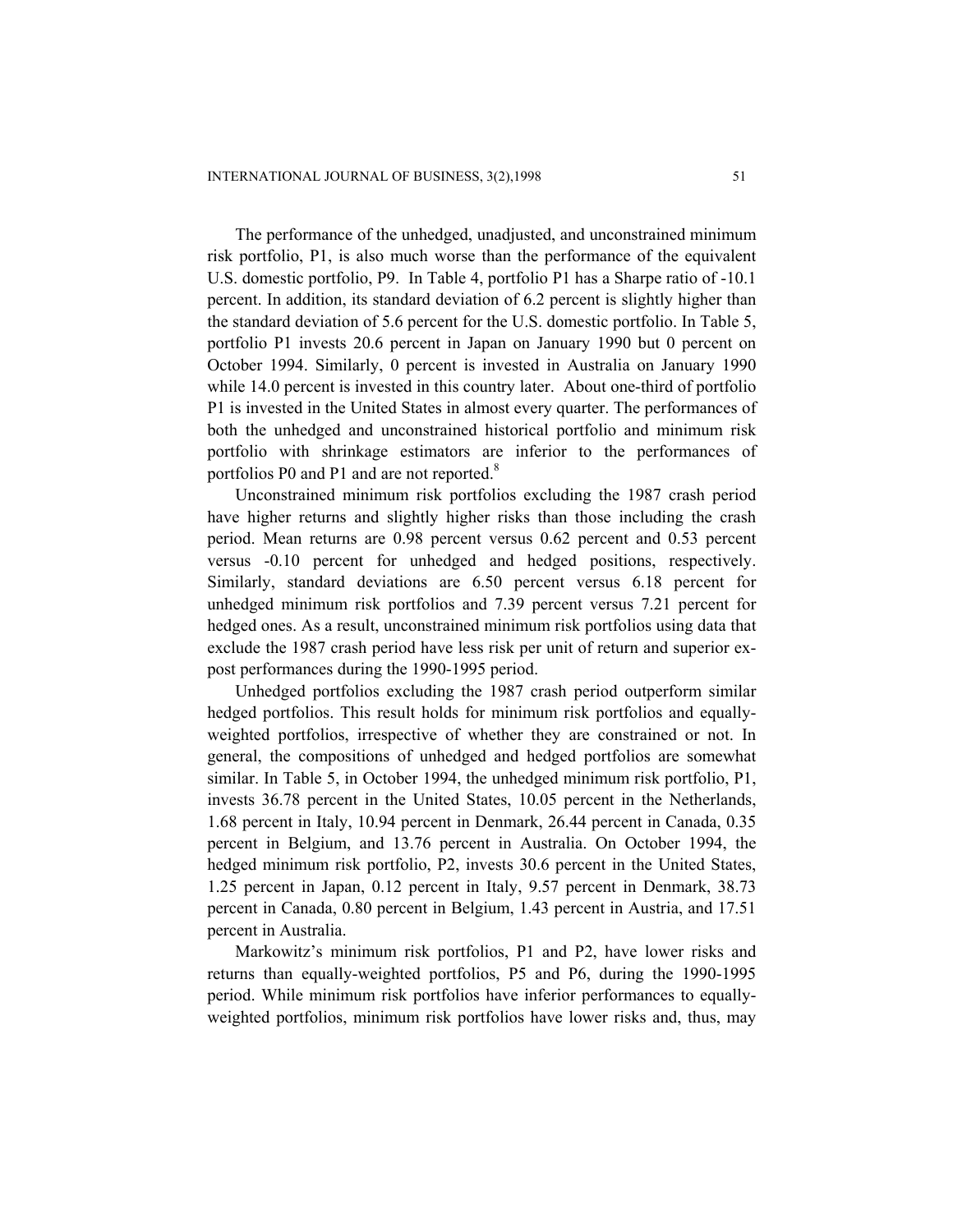be preferable to equally-weighted portfolios for many investors. Overall, the U.S. domestic portfolio, P9, dominates all portfolios in terms of Sharpe performance measures. The higher return (2.13 percent) and the lower risk (5.60 percent) of the U.S. domestic portfolio makes it more attractive than internationally diversified portfolios to U.S. investors.

#### **Constrained Mean-Variance Approach to International Diversification**

Table 4 confirms that the performances of constrained international portfolios are more similar to that of the U.S. domestic portfolio since at least 70.0 percent of the portfolios must consist of U.S. stocks. In addition to 70.0 percent investment in the United States, Table 6 reports that the unhedged (hedged) minimum risk portfolio, P3 (P4), invests 1.17 (0.98) percent in Italy, 8.33 (10.0) percent in Germany, 1.67 (0.0) percent in France, 3.88 (1.67) percent in Denmark, 4.95 (7.35) percent in Canada, and 10.0 (10.0) percent in Australia on October 1994. As expected, constrained portfolios are better diversified among foreign stocks and the compositions of unhedged and hedged constrained portfolios are very similar. Constrained portfolios, while inferior to the U.S. domestic portfolio, may well provide satisfactory diversification benefits in the future.

With the exception of unhedged portfolios, constrained minimum risk portfolios excluding the 1987 crash period also outperform those including the crash. Therefore, excluding very large changes in international markets when estimating parameter values may improve the relative future performance of minimum risk portfolios. As mentioned previously, unhedged minimum risk portfolios excluding the 1987 crash period as well as equally-weighted portfolios outperform similar hedged portfolios. Observed smaller standard deviations and larger returns of unhedged portfolios during the 1990-1995 period provide some support for not hedging away the currency risk of internationally diversified portfolios. The results support the theory that currency risk gets diversified away in international portfolios and optimal currency hedging never implies fully hedged positions (see Gastineau [10] and Black [2]).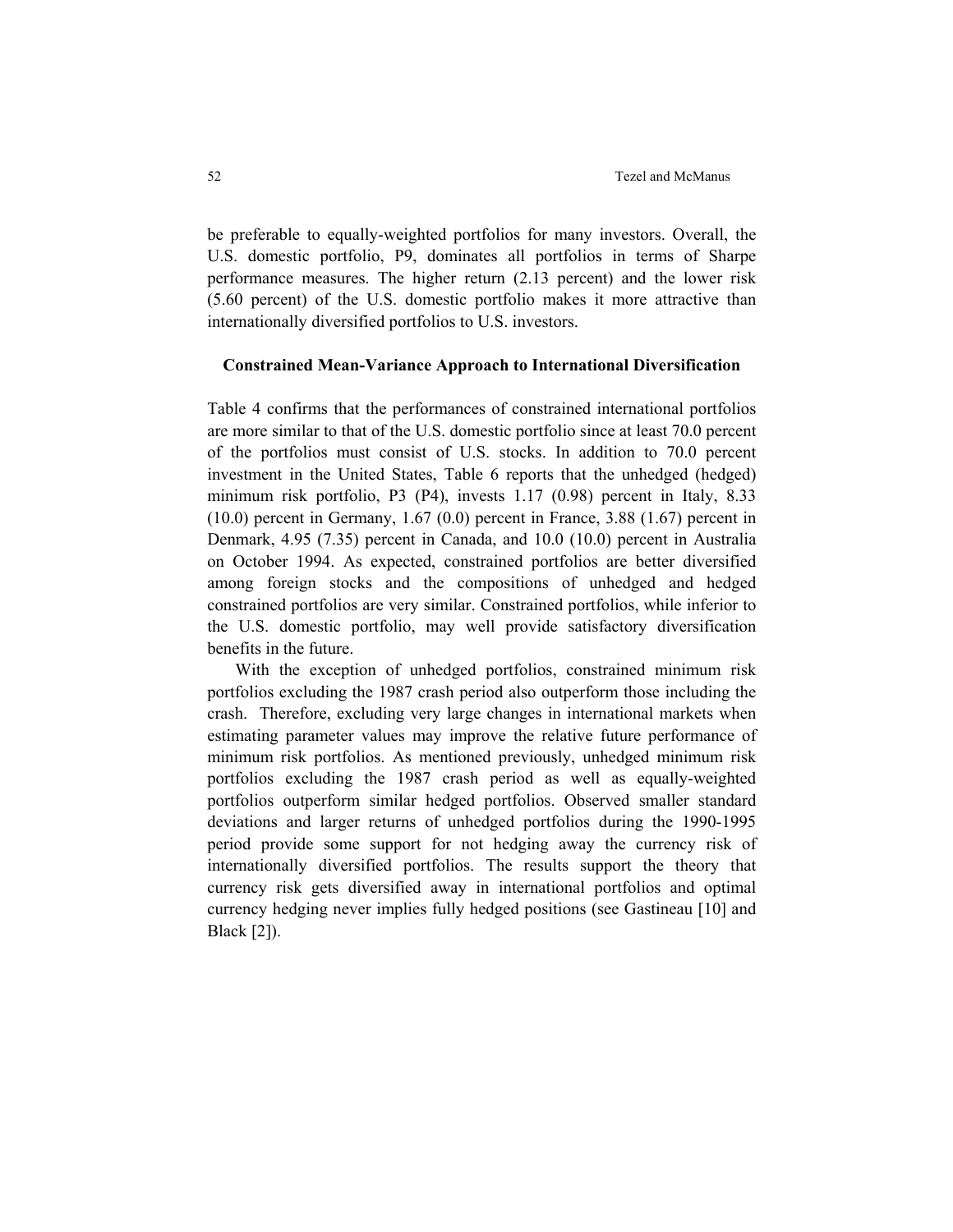|                                    | Unhedged       |           | <b>Hedged</b>  |                |           |           |
|------------------------------------|----------------|-----------|----------------|----------------|-----------|-----------|
|                                    | P <sub>3</sub> | $P3$ (ex) | P <sub>3</sub> | P <sub>4</sub> | $P4$ (ex) | <b>P4</b> |
|                                    | Jan-90         | Jan-90    | $Oct-94$       | Jan-90         | $Jan-90$  | $Oct-94$  |
| Australia                          | $0.00\%$       | 8.26%     | 10.00%         | $0.00\%$       | 8.26%     | 10.00%    |
| Austria                            | 7.20%          | 4.76%     | $0.00\%$       | 5.79%          | 4.76%     | $0.00\%$  |
| Belgium                            | $0.00\%$       | $0.00\%$  | $0.00\%$       | $0.00\%$       | $0.00\%$  | $0.00\%$  |
| Canada                             | $0.00\%$       | $0.00\%$  | 4.95%          | $0.00\%$       | $0.00\%$  | 7.35%     |
| Denmark                            | 5.99%          | $0.00\%$  | 3.88%          | 5.95%          | $0.00\%$  | 1.67%     |
| France                             | $0.00\%$       | $0.00\%$  | 1.67%          | $0.00\%$       | $0.00\%$  | $0.00\%$  |
| Germany                            | 7.67%          | 9.70%     | 8.33%          | 8.93%          | 9.70%     | 10.00%    |
| Hong Kong                          | $0.00\%$       | $0.00\%$  | $0.00\%$       | $0.00\%$       | $0.00\%$  | $0.00\%$  |
| Italy                              | $0.00\%$       | $0.00\%$  | 1.17%          | $0.00\%$       | $0.00\%$  | 0.98%     |
| Japan                              | 6.81%          | 4.95%     | $0.00\%$       | 8.27%          | 4.95%     | $0.00\%$  |
| Netherlands                        | $0.00\%$       | $0.00\%$  | $0.00\%$       | $0.00\%$       | $0.00\%$  | $0.00\%$  |
| Norway                             | $0.00\%$       | $0.00\%$  | $0.00\%$       | $0.00\%$       | $0.00\%$  | $0.00\%$  |
| Singapore                          | $0.00\%$       | 2.03%     | $0.00\%$       | $0.00\%$       | 2.03%     | $0.00\%$  |
| Spain                              | $0.00\%$       | $0.00\%$  | $0.00\%$       | $0.00\%$       | $0.00\%$  | $0.00\%$  |
| Sweden                             | $0.00\%$       | $0.00\%$  | $0.00\%$       | $0.00\%$       | $0.00\%$  | $0.00\%$  |
| Switzerland                        | $0.00\%$       | $0.00\%$  | $0.00\%$       | $0.00\%$       | $0.00\%$  | $0.00\%$  |
| United                             | 2.33%          | $0.30\%$  | $0.00\%$       | 1.07%          | $0.30\%$  | $0.00\%$  |
| Kingdom<br>United<br><b>States</b> | 70.00%         | 70.00%    | 70.00%         | 70.00%         | 70.00%    | 70.00%    |

**Table 6**  Constrained Minimum Risk Portfolio Compositions by Country

P3: Constrained and unhedged (currency risk is fully borne) minimum risk portfolio.

P3 (ex): Constrained and unhedged minimum risk portfolio, excluding the 1987 crash period. P4: Constrained and hedged minimum risk portfolio.

P4 (ex): Constrained and hedged minimum risk portfolio, excluding the 1987 crash period. Minimum risk portfolio: Country return = grand mean of all countries' mean returns. 1987 crash period: October, November, and December 1987.

Constraints:  $0.9$  >= United States >= 0.7; France + Germany + United Kingdom >= 0.1; Japan  $\epsilon$  = 0.2; Hong Kong + Singapore  $\epsilon$  = 0.1; Each country (except Japan and United States)  $\epsilon$  = 0.1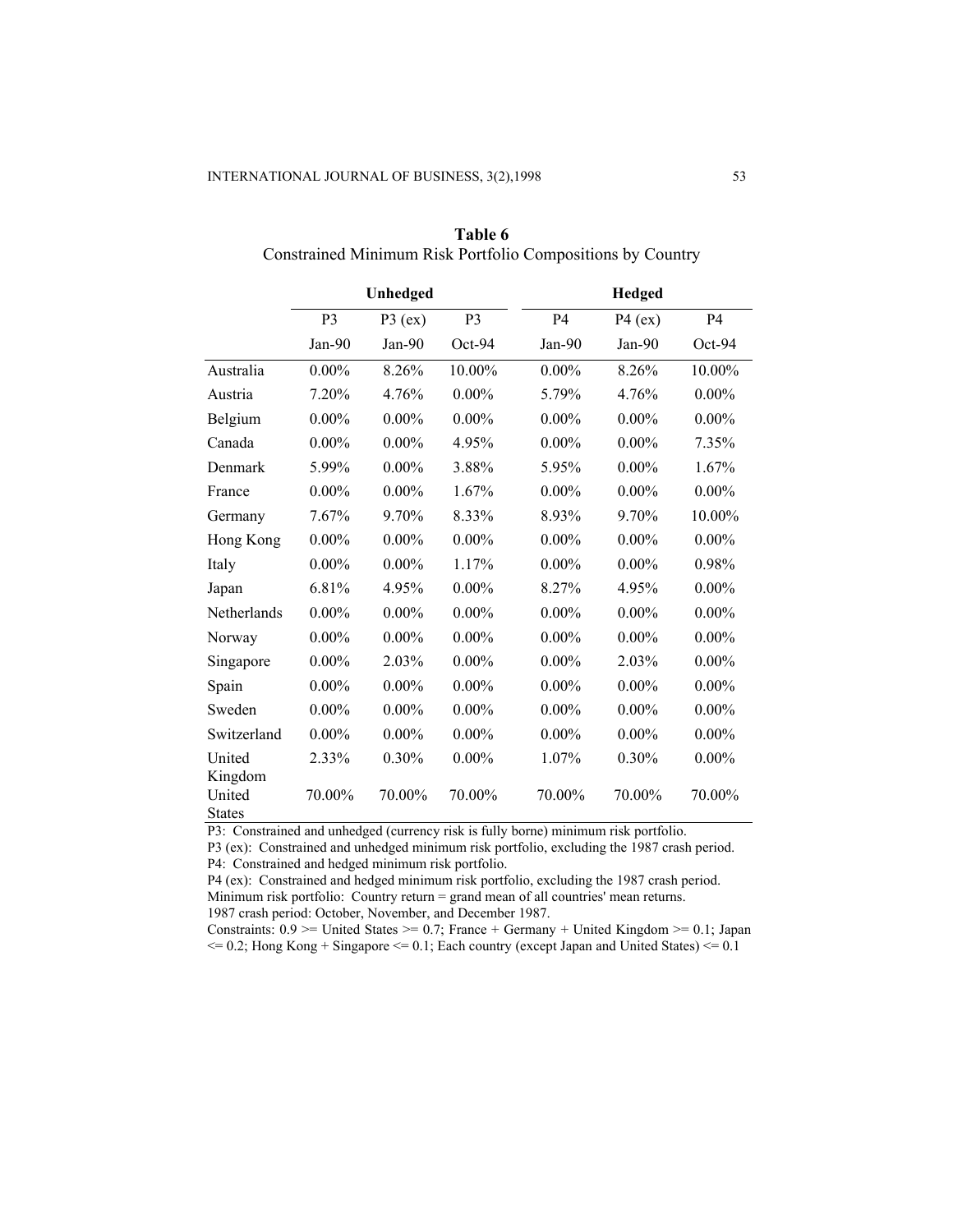During this study period, international volatilities and correlations have not been stable enough to provide any predictive value for managing the future risk of the portfolio. Meric and Meric [21] found international correlation matrices to be relatively stable over consecutive five-year periods while Eun and Resnick [6] found a size-industry model to be the best forecasting approach to estimate correlations in the United States. In Tables 1 and 2, for example, the correlation coefficient between Hong Kong and the United States is 56 percent over the 1985-1990 period and 34 percent over the 1990-1995 period. Elton and Gruber [5] (p. 267) report a correlation coefficient between these two countries of 32 percent over the 1980-1993 period. Solnik [29] (p. 45) reports a correlation coefficient of 28 percent over the 1971-1988 period. Over five-year periods, correlations change sufficiently to have a significant impact on the portfolio compositions.

#### **V. CONCLUSIONS**

The low correlations of stock prices among many countries are usually presumed to be a source of beneficial diversification to investors. Using data from the 1970-1990 period, empirical studies found that mean-variance efficient international portfolios dominated U.S. domestic portfolios on both risk and return characteristics. However, these studies may overstate the potential gain from international diversification. While foreign markets outperformed the U.S. market before the 1990s, the U.S. market outperformed both the Japanese and European markets during the 1990s. Furthermore, recent evidence in Sinquefield [28] does not support the claim that international stock portfolios outperformed U.S. ones. In addition, stock returns of developed equity markets are often assumed to be more highly correlated with increased economic integration during the 1990s. These changes from the 1970-90 period should reduce the risk-return benefits of international investing during the 1990s.

Unconstrained ex-ante efficient international mean-variance portfolios constructed over the 1990-1995 period are poorly diversified and are not less risky than a U.S. domestic portfolio. Only constrained ex-ante efficient international portfolios are better diversified and have risk closer to that of the U.S. domestic portfolio. By forcing diversification among foreign countries and a 70 percent investment in the United States, constrained portfolios are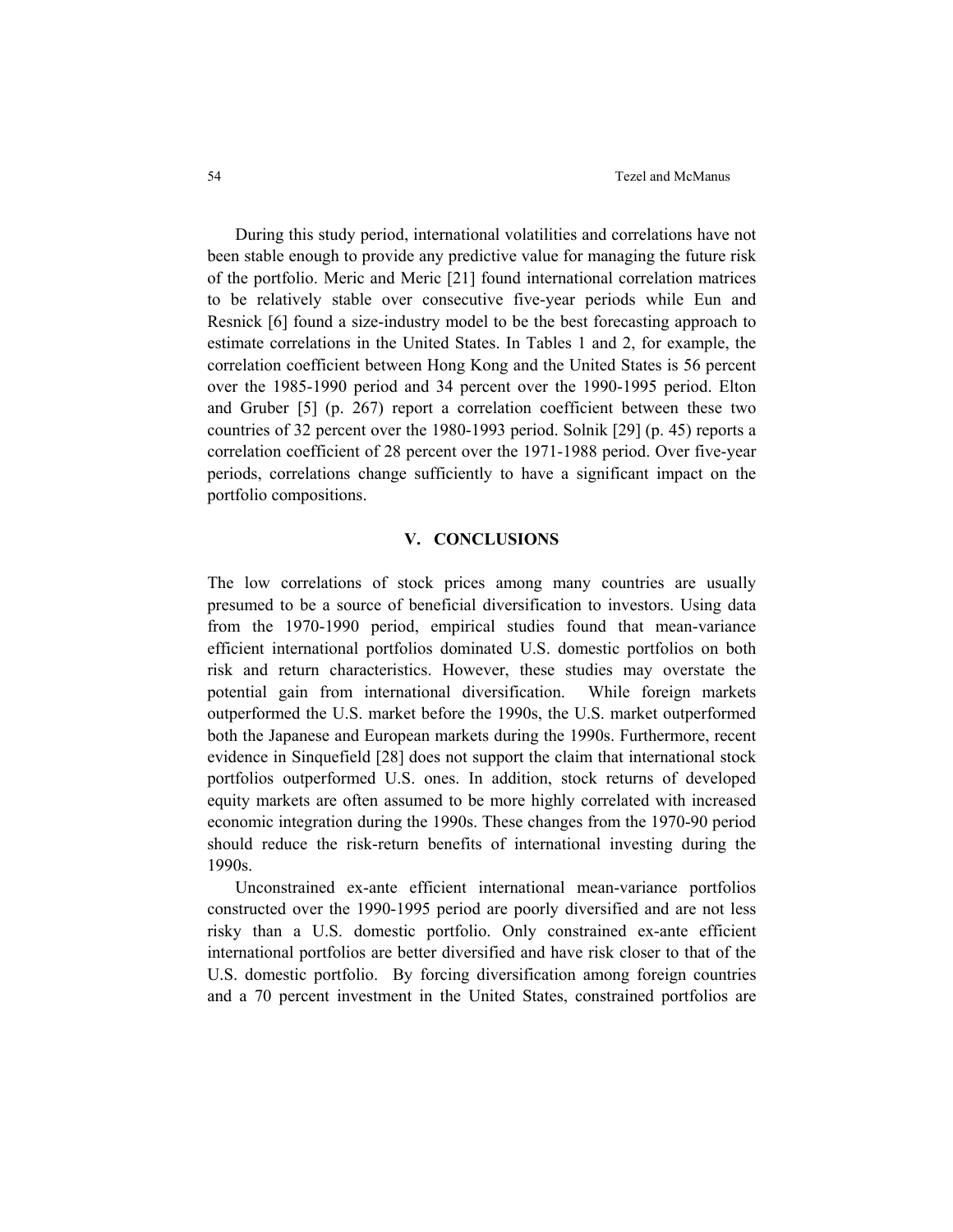more realistic. Their performances, while inferior to that of the U.S. domestic portfolio, provide the best diversification benefits during the 1990-1995 period.

The results also indicate that unhedged portfolios dominate hedged portfolios. Hedging away currency risk reduces portfolio performance. In addition, portfolios formed using data excluding the 1987 crash period are slightly riskier portfolios but they outperform portfolios formed using data including the crash. Similarly, equally-weighted portfolios are riskier but superior, in terms of Sharpe performance measures, to Markowitz's minimum risk portfolios, irrespective of whether currency risk is hedged away or not.

#### **NOTES**

- 1. In practice, however, investors may find it very costly or sometimes impossible to invest directly in some foreign stock markets. Foreign investors are often prohibited and/or limited from directly purchasing stocks in many emerging markets (see Chang et al. [3]). For this reason and for comparability purposes with previous studies, we do not include the MSCI indices for the emerging equity markets in this study. See Harvey [14] for a discussion of the MSCI country stock indices and Roll [25] for an explanation of the structure of country correlation.
- 2. Specifically, the two time periods cover the beginning of January 1985 to the beginning of January 1990 and the end of January 1990 to the end of January 1995, respectively.
- 3. The risk-free rate used is the three-month Treasury bill rate at the beginning of the portfolio formation date.
- 4. No less than 70 percent but no more than 90 percent of the portfolios can be invested in U.S. stocks given that an investment of about 20 percent in foreign stocks appears to be reasonable as theoretical analyses suggest (see Chang et al. [3], Wilcox [31], Leibowitz and Kogelman [20], and Halpern [13]). However, according to surveys by Greenwitch Associates, U.S. pension funds still have much less international exposure.
- 5. Flanders [9] reports that during the 1990s, U.S. investors have claimed the lion's share of international investments due largely to the desire of pension funds managers to increase their international stock ownership. It is estimated that U.S. pension assets invested in foreign equities will increase to 20-25 percent of total assets by the year 2000 (see also Sesit [26]).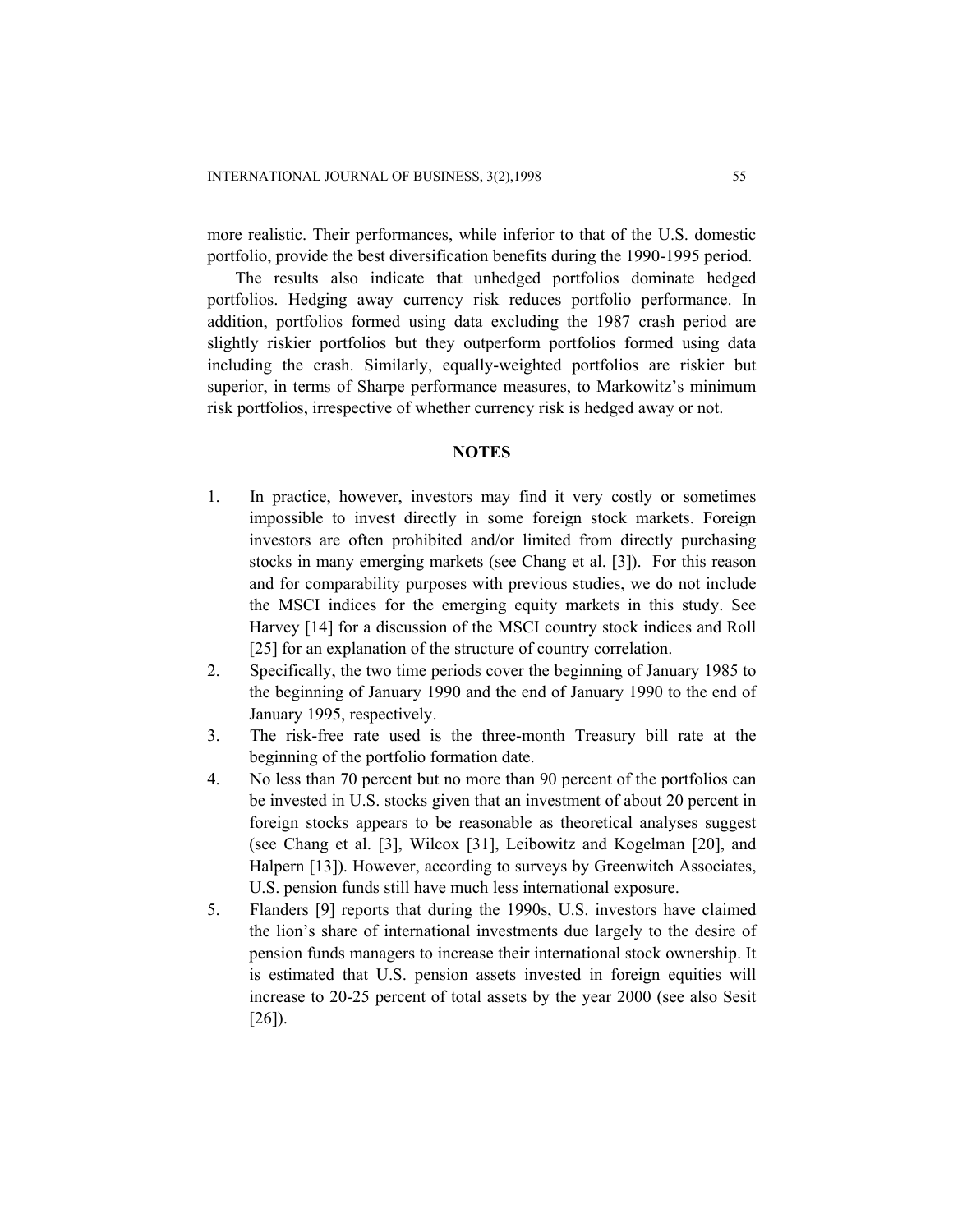- 6. On December 1994, the United States was the largest equity market, which represented about 35 percent of the world portfolio. The second largest market was Japan with about 25 percent of the world market. All of the European markets combined accounted for about 25 percent of the world market (see Shapiro [27] p. 473).
- 7. Divecha et al. [4] consider Hong Kong and Singapore the two most developed of the emerging markets. Emerging markets are small markets, representing in the aggregate less than 10 percent of the world portfolio.
- 8. See note 5.
- 9. The performances of most portfolios with shrinkage estimators were found inferior and are not reported. Their results, however, are available from the authors upon request.

#### **REFERENCES**

- [1] Best, Michael J. and Robert R. Grauer. (1991). "On the Sensitivity of Mean-Variance Efficient Portfolios to Changes in Asset Means: Some Analytical and Computational Results," *The Review of Financial Studies*, 4, 315-342.
- [2] Black, Fisher. (1989). "Universal Hedging: Optimizing Currency Risk and Reward in International Equity Portfolios," *Financial Analysts Journal*, 45, 16-22.
- [3] Chang, Eric C., Cheol S. Eun, and Richard Kolodny. (1995). "International Diversification Through Closed-end Country Funds," *Journal of Banking and Finance,* 19, 1237-1263.
- [4] Divecha, Arjum B., Jaime Drach, and Dan Stefek. (1992). "Emerging Markets: A Quantitative Perspective," *Journal of Portfolio Management*, 19, 41-50.
- [5] Elton, Edwin J. and Martin J. Gruber. (1995). *Modern Portfolio Theory and Investment Analysis*, John Wiley & Sons.
- [6] Eun, Cheol S. and Bruce G. Resnick. (1992). "Forecasting the Correlation Structure of Share Prices: A Test of New Models," *Journal of Banking and Finance*, 16, 643-656.
- [7] Eun, Cheol S. and Bruce G. Resnick. (1988). "Exchange Rate Uncertainty, Forward Contracts and International Portfolio Selection," *Journal of Finance*, 43, 197-215.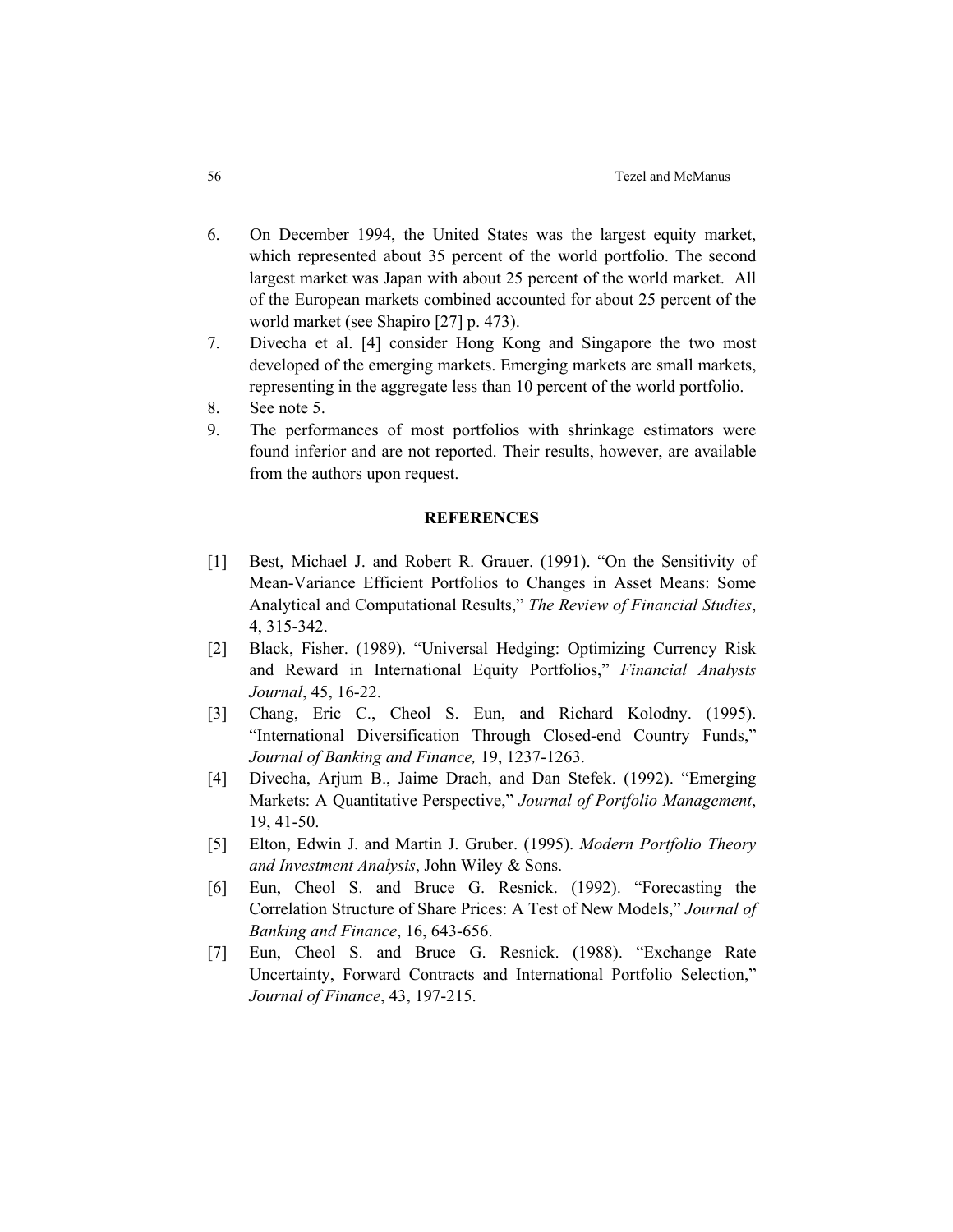- [8] Fama, Eugene F. and Kenneth R. French. (1992). "The Cross-section of Expected Stock Returns," *Journal of Finance*, 47, 427-465.
- [9] Flanders, S. (1994). "Strategies Build upon Knowledge Base," World Economy and Finance Special Report, Financial Times, Sept. 30, XII.
- [10] Gastineau, Gary L. (1995). "The Currency Hedging Decision: A Search for Synthesis in Asset Allocation," *Financial Analysts Journal*, 51, 8-17.
- [11] Grauer, Robert R. and Nils H. Hakansson. (1987). "Gains from International Diversification: 1968-85 Returns on Portfolios of Stocks and Bonds," *Journal of Finance*, 42, 721-739.
- [12] Green, Richard C. and Briston Hollifield. (1992). "When Will Mean-Variance Efficient Portfolios Be Well Diversified," *Journal of Finance,*  47, 1785-1810.
- [13] Halpern, Philip. (1990). "A Simplified Approach to Asset Liability Matching," *Investing,* 4, 60-65.
- [14] Harvey, Campbell R. (1991). "The World Price of Covariance Risk," *Journal of Finance,* 46, 111-158.
- [15] Hunter, John E. and Daniel Coggin. (1990). "An Analysis of the Diversification Benefit from International Equity Investments," *Journal of Portfolio Management,* 17, 33-36.
- [16] Ibbotson, Roger G., Laurence B. Siegel, and Kathryn S. Love. (1985). "World Wealth: Market Values and Returns," *Journal of Portfolio Management*, 12, 4-23.
- [17] Jobson, J. D. and Bob Korkie. (1981). "Putting Markowitz Theory to Work," *Journal of Portfolio Management*, 7, 70-74.
- [18] Jorion, Philippe. (1985). "International Portfolio Diversification with Estimation Risk," *Journal of Business*, 58, 259-278.
- [19] Lau, Sheila T. and Thomas H. McInish. (1993). "Comovement of International Equity Returns," *Global Finance Journal,* 4,1-20.
- [20] Leibowitz, Martin L. and Stanley Kogelman. (1991). "Return Enhancement from 'Foreign' Assets: A New Approach to the Risk/Return Trade-off," *Journal of Portfolio Management*, 17, 5-13.
- [21] Meric, Ilhan and Gulser Meric. (1989). "Potential Gains from International Portfolio Diversification and Inter-temporal Stability and Seasonality in International Stock Market Relationships," *Journal of Banking and Finance*, 13, 627-640.
- [22] Odier, P. and Bruno Solnik. (1993) "Lessons for International Asset Allocation," *Financial Analysts Journal,* 49, 63-77.